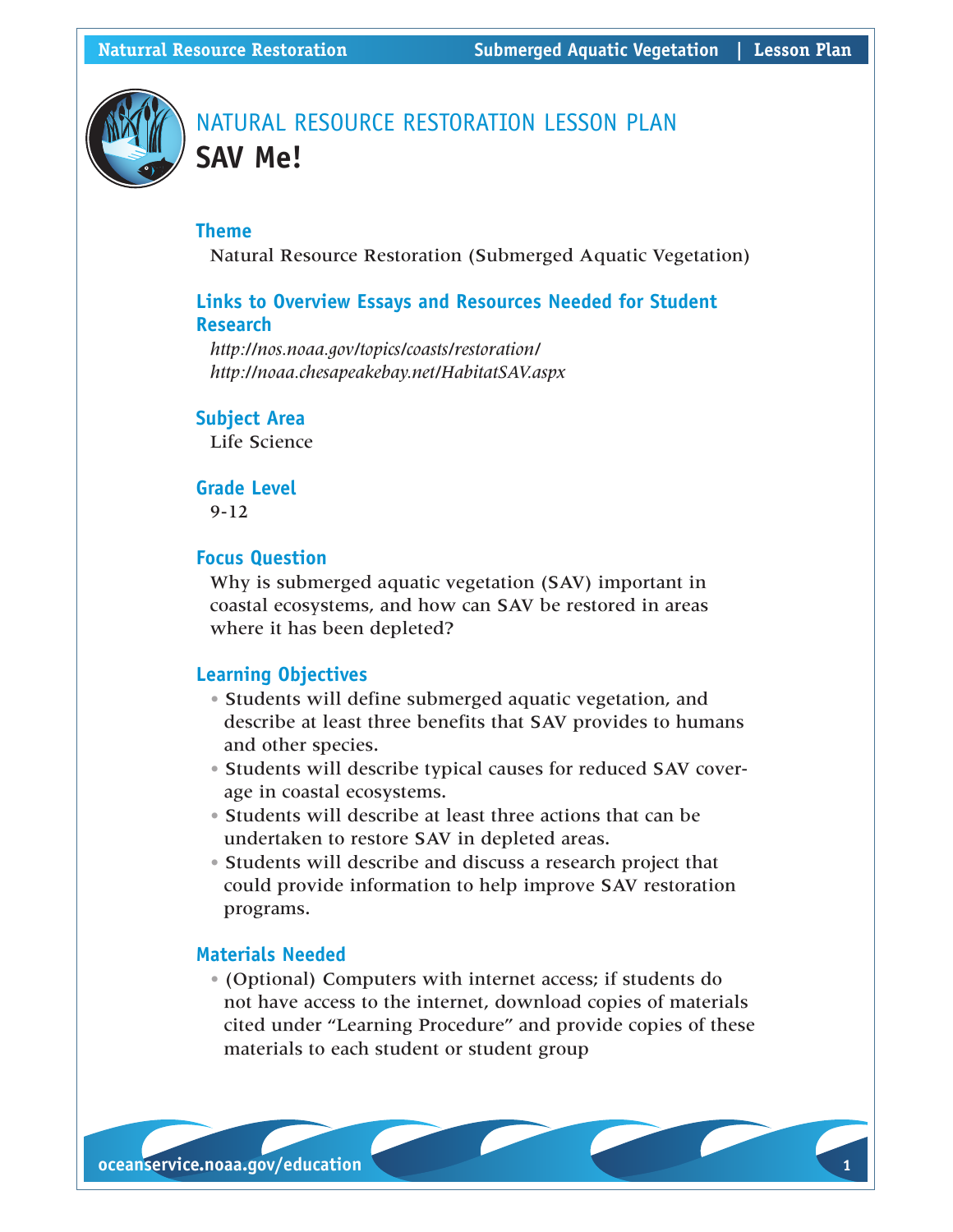• (Optional) Materials for student research projects; see Learning Procedure Steps 2, 4, and 5

#### **Audio/Visual Materials Needed**

None

### **Teaching Time**

One or two 45-minute class periods, plus time for student research

### **Seating Arrangement**

Classroom style or groups of 3-4 students

## **Maximum Number of Students**

32

#### **Key Words**

Resource restoration Submerged aquatic vegetation Coastal habitats

## **Background Information**

Coral reefs, estuaries, fisheries and other coastal resources are frequently threatened by damage from storms, ship groundings, oil spills, chemical releases, and many other natural events and human activities. In recent years, science and technology have been used to protect and restore coastal resources affected by this damage. Such efforts can include removing pollutants and invasive species (species of plants or animals that are not native to the ecosystem and cause economic harm, environmental harm, or harm to human health) repairing damaged habitats, restoring natural ecosystem processes such as water flow, and re-introducing native organisms. In addition, restoration projects often include monitoring activities to evaluate long-term success. Benefits from these projects include improved habitats for fish, birds and other wildlife, protection against flooding, better water quality, enhanced recreational opportunities, and increased economic opportunities through activities such as commercial fisheries and tourism. Restoring coastal resources is a primary responsibility of the National Ocean Service's Office of Response and Restoration and the National Marine Fisheries Service's Office of Habitat

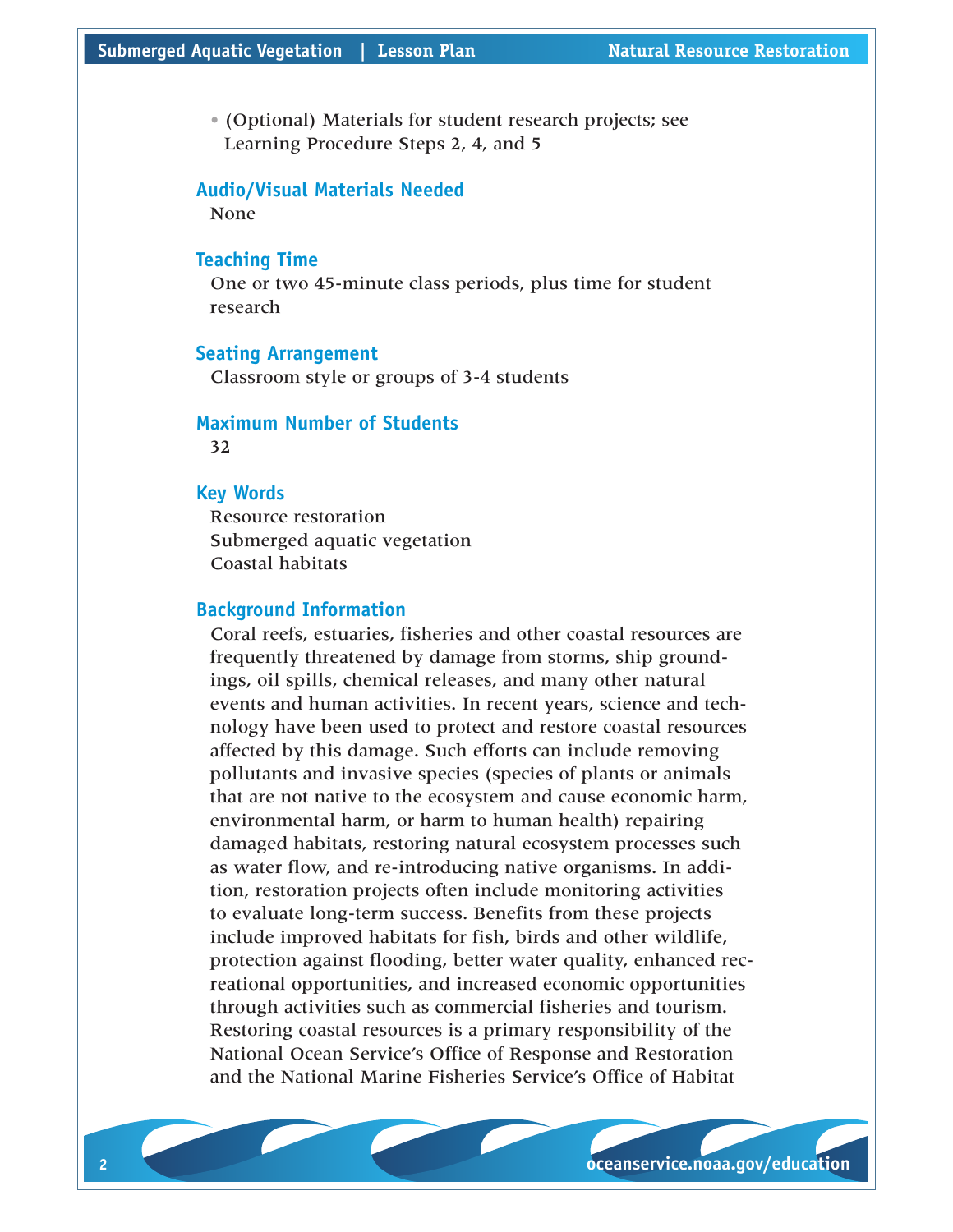Conservation, which take active roles in restoring injured resources as well as providing data, science and tools needed for restoration planning. For more information about a wide variety of restoration projects, see "Fix It!" at *http://oceanservice. noaa.gov/education/classroom/lessons/08\_restor\_fixit.pdf* (9 pages, 252kb).

In many coastal areas, restoration initiatives have focussed on a group of underwater grasses known as "submerged aquatic vegetation" (SAV). These plants provide food and habitat for many aquatic animals, help maintain water quality, and protect shorelines from erosion. As a result, SAV is directly important to fishing, hunting, birdwatching, and many other human activities on the coast. Particularly in the Chesapeake Bay, SAV abundance and distribution declined dramatically in the 1970's and 1980's, but recovered to some extent in the late 1990's. Intensive restoration and monitoring efforts have been undertaken to help accelerate this recovery. Many of these efforts involve citizen volunteers who work in partnership with professional ecologists. School groups are particularly important in some programs, with students raising SAV plants in their classrooms and eventually transferring the plants to restoration sites.

In this activity, students will investigate the importance of SAV, as well as SAV restoration projects, and will design and (optionally) conduct a research project that could provide information to help improve SAV restoration programs.

[Note: SAV can also be a serious nuisance in some locations, since an overabundance of plants can cause waters to become oxygen-depleted when the plants die and decompose. This situation most often occurs when SAV species are introduced to waters where they do not normally grow (in which case, the species are called "exotic" or "alien;" see "Alien Invasion!" and "The Lionfish Invasion" at *http://oceanservice.noaa.gov/education/classroom/lessons/06\_coastal\_alien.pdf* (20 pages, 552kb) and *http://oceanservice.noaa.gov/education/stories/lionfish/*, respectively, for more information).]

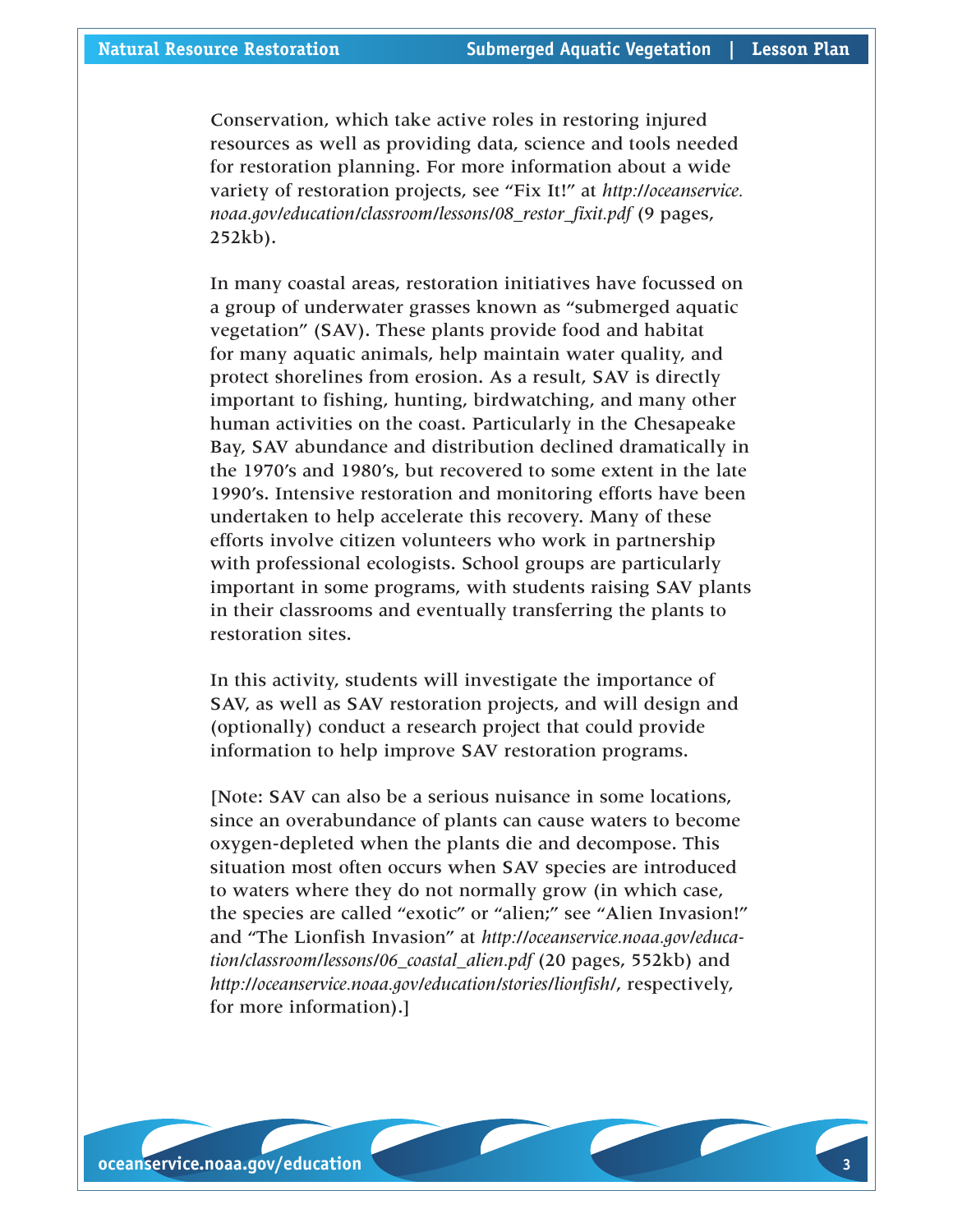## **Learning Procedure**

#### 1.

To prepare for this lesson, review:

- The background essay on natural resource restoration at *http://nos.noaa.gov/topics/coasts/restoration/*;
- The NOAA Chesapeake Bay Office Web page on Underwater Grasses/Submerged Aquatic Vegetation at *http://noaa.chesapeakebay.net/HabitatSAV.aspx*;
- The "Bay Grasses in Classes 2006 Wild Celery Protocol" at *http://www.dnr.state.md.us/bay/sav/bgic/download/wild\_celery/wc\_ protocol\_06.pdf* (23 pages, 296kb); and
- The abstract, "Sexual reproduction of wild celery (*Vallisneria americana*): Why it's worth the effort" in Appendix 1.

You may also want to review Jessie Campbell's thesis on "Influences of Ecological Factors on the Germination of *Vallisneria americana* Seeds" (*http://www.vims.edu/library/Theses/ Campbell/Campbell05.pdf*; 174 pages, 1.3mb).

Make copies of these resources for student research, unless you plan to have students obtain these for themselves.

#### 2.

Briefly review the importance and inherent vulnerability of coastal resources. Ask students to list some of the benefits obtained from these resources and examples of events that can damage them. Make sure students include natural events as well as anthropogenic damage (damage caused by human activities; e.g., construction, oil spills, nonpoint source pollution). Tell students that their assignment is to learn about a particularly important and often-damaged resource called "SAV." Don't offer more information at this point, but refer students to the "SAV Inquiry Worksheet," and say that their assignment is to find answers to the worksheet questions.

#### 3.

Lead a discussion of students' answers to questions on the worksheet. Key points include:

• "SAV" stands for "submerged aquatic vegetation," which is plants growing in shallow water, up to the surface but not above the surface.

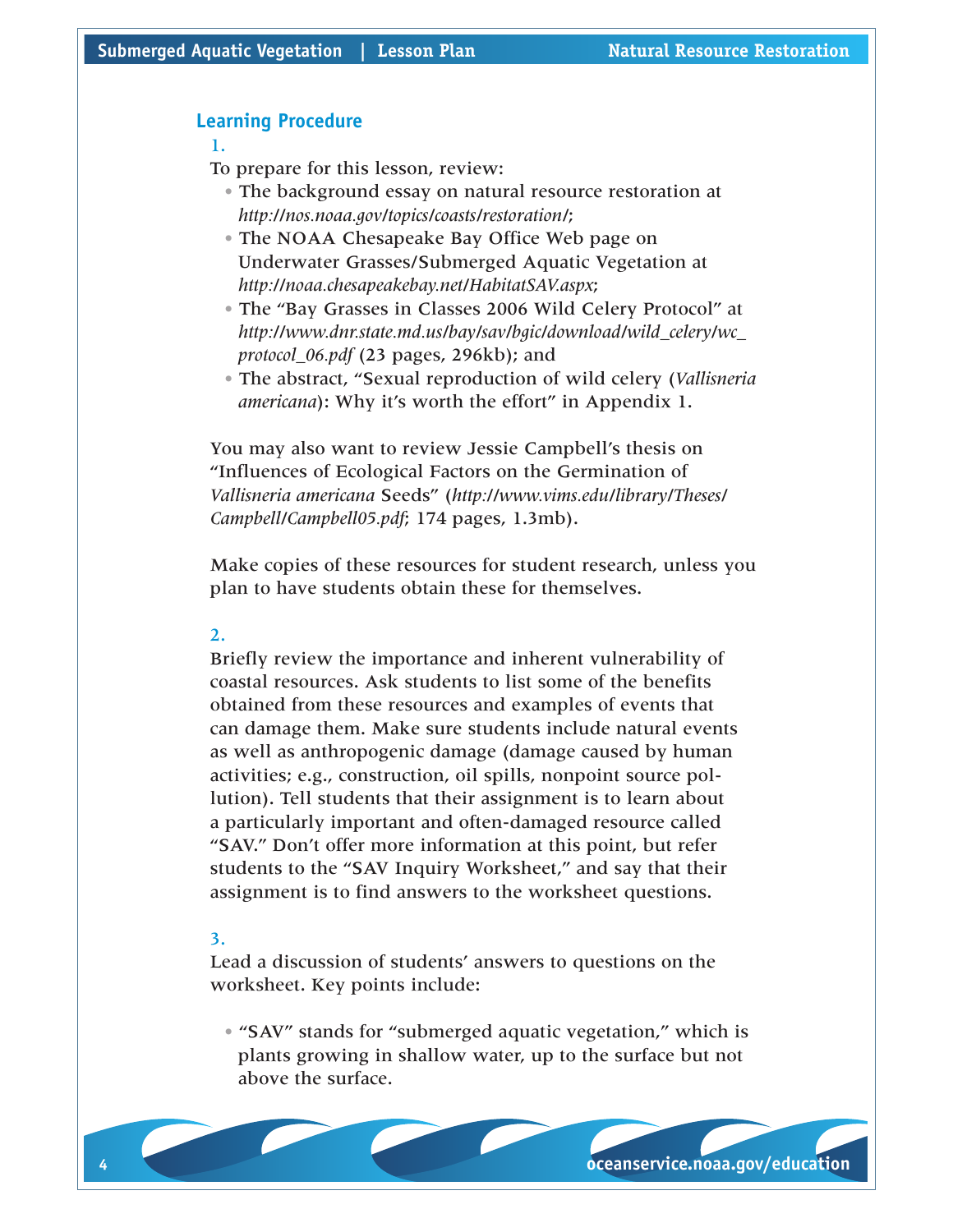- Benefits from SAV include:
	- Providing habitat and protection from predators for juvenile and adult fish and shellfish;
	- Providing food for waterfowl, fish and mammals;
	- Absorbing wave energy and nutrients;
	- Producing oxygen;
	- Causing suspended sediment to settle, thereby improving water clarity;
	- Stabilizing bottom sediments with SAV root systems;
	- Providing good places for fishing, crabbing and waterfowl hunting;
	- Providing good places for wildlife study and bird watching; and
	- Protecting shorelines from erosion by absorbing wave energy.
- The presence, abundance, diversity, and health of SAV are considered to be primary indicators of the health of the Chesapeake Bay, because SAV responds directly to local water-quality conditions, and provides critical habitat for numerous aquatic species.
- In 1978, SAV coverage in the Chesapeake Bay was 10% or less of estimated historic coverage.
- Decline of SAV in the Chesapeake Bay is believed to have been caused by a reduction in the amount of light that reached the submerged plants.
- The amount of sediment and other material in the water column (called total suspended solids, or TSS), and the amount of nutrients available in the water column are believed to have the greatest effect on the amount of light that reaches SAV in the Chesapeake Bay.
- Too much sediment in the water column can reduce available light to levels that are too low to allow SAV to survive. An overabundance of nutrients (such as nitrogen and phosphorus) can stimulate excessive algal growth, which can block light from reaching submerged plants.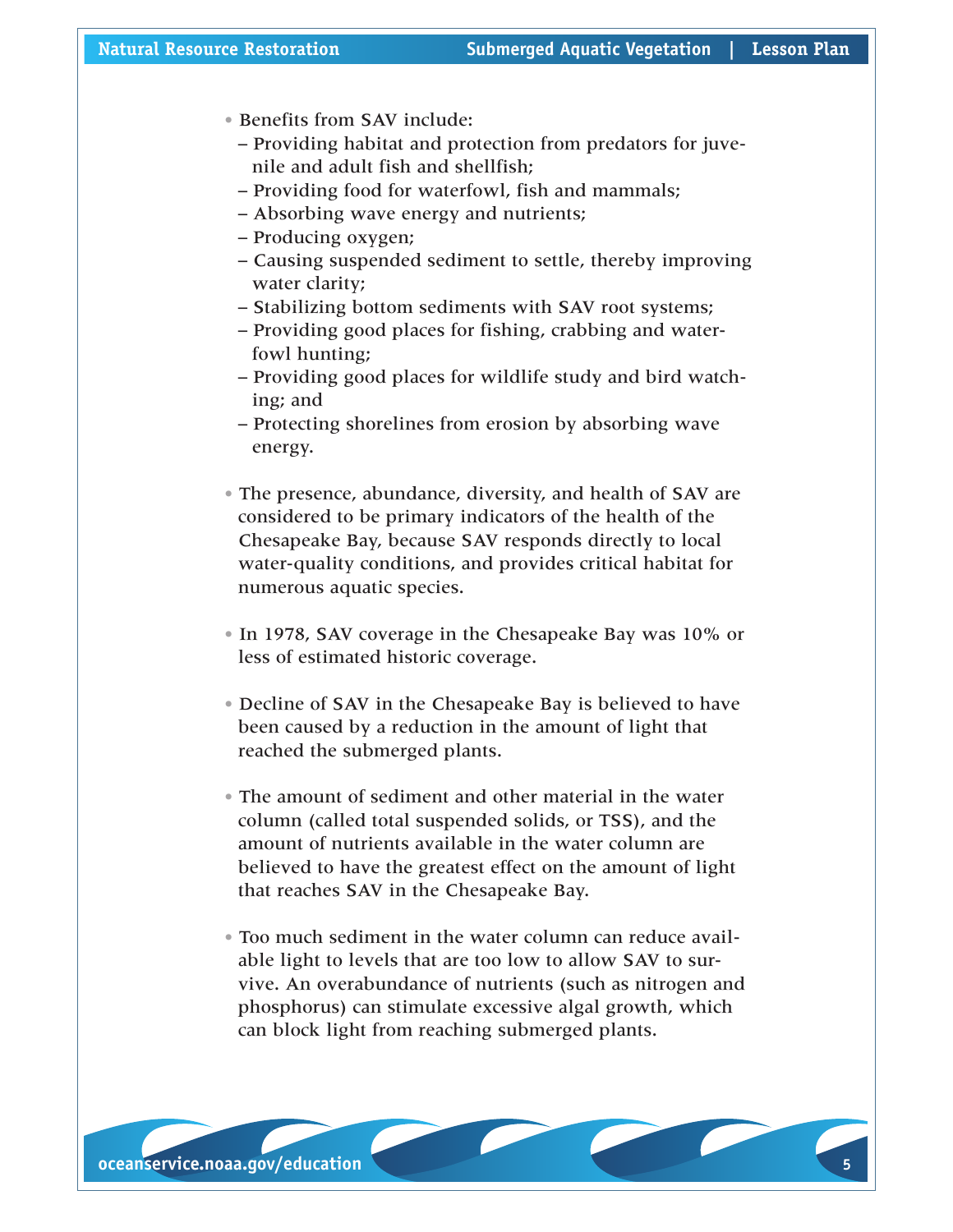- Increased sediment influx is often caused by shoreline erosion due to human activities such as construction, agriculture, or natural processes. The most significant sources of excess nutrients in nearshore areas of the Chesapeake Bay are fertilizer from agriculture and home use, outflow from sewage treatment facilities, and runoff from impervious surfaces such as roads, parking lots and buildings.
- Aquatic animals that use SAV for habitat include juvenile blue crabs, spotted seatrout, menhaden, herring, shad, spot, croaker, weakfish, red drum, striped bass, and white perch.
- Strategies to help restore SAV to the Chesapeake Bay include:
	- Improving Water quality by reducing the nutrient and suspended sediment content of runoff entering the Bay and its rivers;
	- Protecting SAV through regulations that protect shallow water habitats during dredging and other activities; and
	- Restoring SAV by planting native species of aquatic grasses.
- Individuals can help protect and restore SAV by:
	- Avoiding disturbance to SAV beds when boating;
	- Using pump-out stations to dispose of boat waste;
	- Avoiding vegetated shallows when planning dredging or pier construction;
	- Helping with SAV surveys and replanting activities;
	- Minimizing the use of fertilizer and weed killers on lawns and home gardens, applying them in the fall when they are less harmful to SAV than in the spring, and making lawns smaller by replacing them with native ground covers that require less maintenance;
	- Reducing the use of gasoline engines whose exhaust contains nitrous oxides that pollute water bodies, and that add contaminants to paved areas which increases harmful runoff; and
	- Reducing shoreline erosion by planting emergent vegetation such as beach grass, and using other shore stabilization techniques that do not involve "hard" solutions such as paving or seawalls.

 **oceanservice.noaa.gov/education**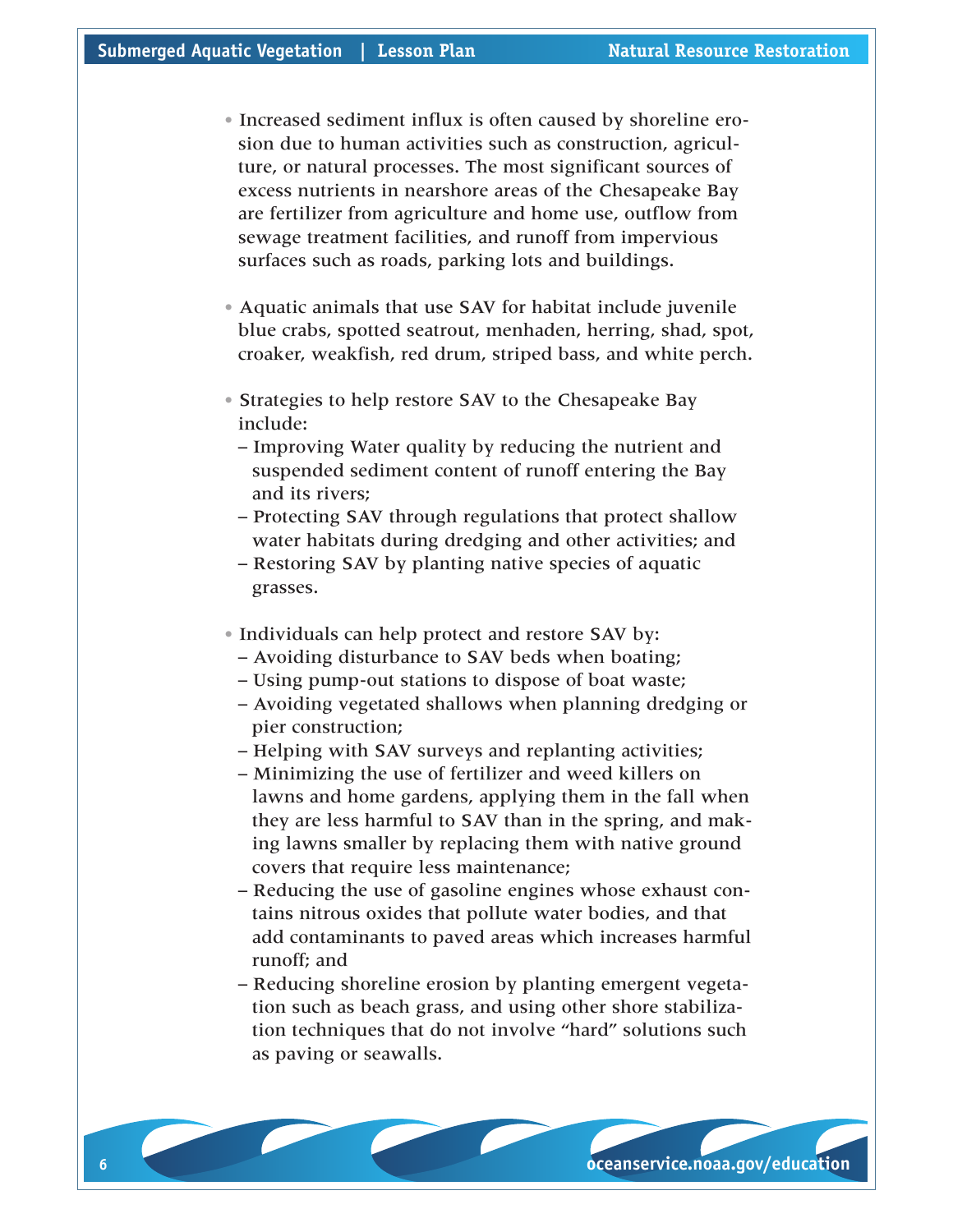#### 4.

Tell students that in November, 2005, Jessie Campbell (a graduate student from the Virginia Institute of Marine Science) won an award for her presentation to the Estuarine Research Federation about her study of seed germination in a type of sea grass called wild celery (*Vallisneria americana*). Campbell's experiments showed that wild celery seeds germinate most successfully when oxygen is present, water temperatures exceed 70°, the water is only slightly salty, and seeds are buried less than one-half inch deep. Her results are important to help improve SAV restoration projects in the Chesapeake Bay as well as other locations. You may want to have students review the abstract of Campbell's paper in Appendix 1.

Tell students that their assignment is to design a research project that could provide information to help improve sea grass restoration programs. You may want to refer students to the "Bay Grasses in Classes 2006 Wild Celery Protocol" (*http:// www.dnr.state.md.us/bay/sav/bgic/download/wild\_celery/wc\_protocol\_06.pdf*; 23 pages, 296kb) and/or Jessie Campbell's thesis on "Influences of Ecological Factors on the Germination of Vallisneria americana Seeds" (*http://www.vims.edu/library/Theses/ Campbell/Campbell05.pdf*; 174 pages, 1.3mb). Alternatively, you may choose to have students discover these (and other) resources for themselves. You may also want to provide a rubric for assessing the project designs. Key points could include:

- A clear hypothesis;
- Appropriate experiments to test the hypothesis, with appropriate controls;
- An appropriate number of replicates of each test;
- Detailed statement of materials, sources, and methods; and/ or
- Statistical tests that will be used to analyze experimental data.

## 5.

Have each student group present their research project. If you plan to have students actually conduct their projects, encourage suggestions from other students as to how the proposed project could be improved. Be sure students have identified suitable sources of materials. You may want to suggest that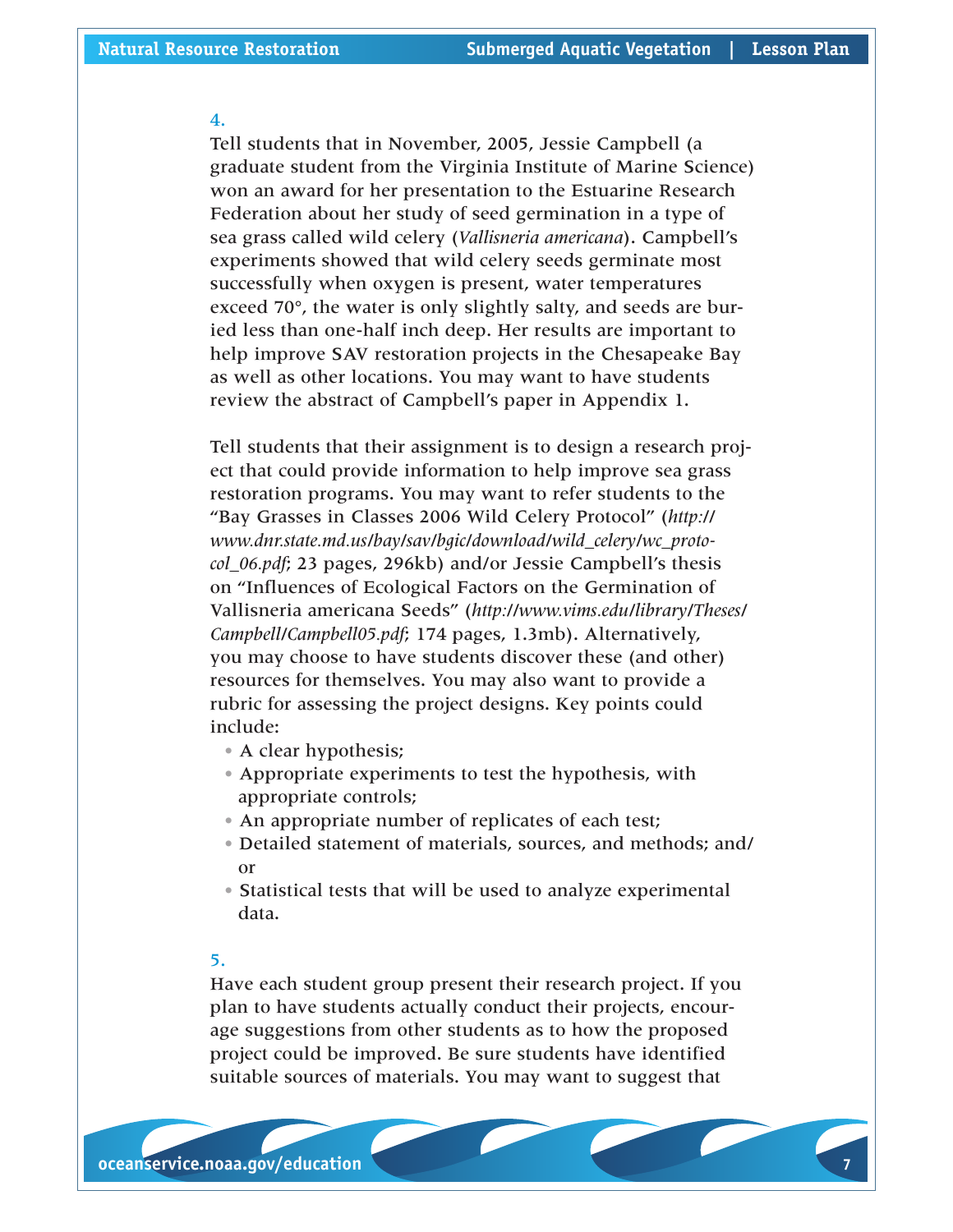they contact your state's department of natural resources, and/ or your county extension agent, as these organizations often have specific information about local species and restoration programs, and may be able to suggest local sources of SAV plants or seeds. To minimize stress on organizational resources, it may be best to have a single representative make the contacts and then report back to the class as a whole.

[Note: The following sources may be able to provide SAV plants or seeds:

*http://www.kestersnursery.com/*

*http://www.kollarnursery.com/*

John J. Lemberger Wildlife Nurseries, Inc. PO Box 2724 Oshkosh, WI 54902 (920) 231-3780]

#### **The Bridge Connection**

*http://www.vims.edu/bridge/sav.html*

### **The Me Connection**

Have students write a brief essay describing personal actions that might have a negative impact on aquatic vegetation, the potential personal consequences, and what actions they could take to reduce these impacts

### **Extensions**

1. See Ducks Unlimited's "Teacher's Guide to Wetland Activities" for more activities related to SAV and wetland habitats (*http://www.epa.gov/gmpo/education/pdfs/DUTeachers4- 6.pdf*; 35 pages, 2.7mb).

2. Visit *http://www.response.restoration.noaa.gov/kids/kids. html#exper* for experiments, projects, and teaching resources related to oil spills, including a Sediment Penetration Exercise, Mearns Rock Graphing Project, and a project on Oil Spills at the Water Surface.

 **oceanservice.noaa.gov/education**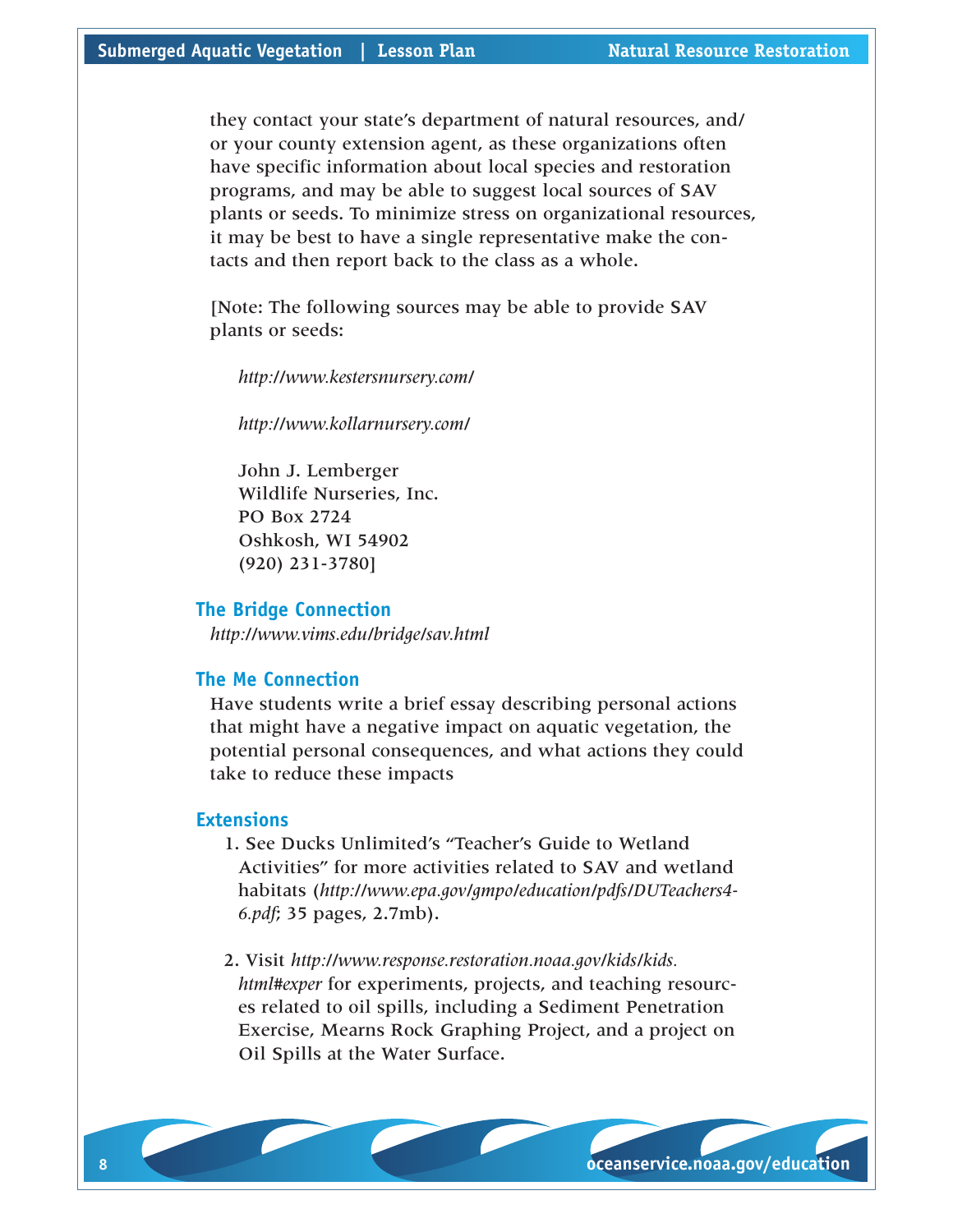- 3. Visit *http://www.response.restoration.noaa.gov/esi/exercise/index. html* for instructions and materials for an exercise in planning a protection strategy for a coastline threatened by an oil spill using environmental sensitivity index maps.
- 4. Visit *http://oceanservice.noaa.gov/education/stories/lionfish/welcome.html* for a Discovery Story case study about "The Lionfish Invasion."

#### **Resources**

- *http://nerrs.noaa.gov/Education/pdf/EstAquKeepwriteup.pdf* – Chesapeake Bay National Estuarine Research Reserve publication, "Estuarine Aquarium Keeping for Beginners" by Bob Carroll (19 pages, 156kb)
- Granger, S., M. Traber, S.W. Nixon, and R. Keyes. 2002. A practical guide for the use of seeds in eelgrass (*Zostera marina L.*) restoration. Part I. Collection, processing, and storage. M. Schwartz (ed.), Rhode Island Sea Grant, Narragansett, R.I. 20 pp. available online at *http://seagrant. gso.uri.edu/bookstore/eelgrass\_seed\_one.pdf* (1.4mb)
- *http://www.epa.gov/gmpo/education/pdfs/DUTeachers4-6.pdf* – "Teacher's Guide to Wetland Activities" from Ducks Unlimited (35 pages, 2.7mb)
- *http://www.dnr.state.md.us/bay/sav/bgic/download/wild\_celery/wc\_protocol\_06.pdf* – Maryland Department of Natural Resources publication, "Bay Grasses in Classes 2006 Wild Celery Protocol" (23 pages, 296kb)

## **National Science Education Standards**

Content Standard A: Science as Inquiry

- Abilities necessary to do scientific inquiry
- Understandings about scientific inquiry

Content Standard C: Life Science

• Interdependence of organisms

Content Standard E: Science and Technology • Understandings about science and technology

**oceanservice.noaa.gov/education**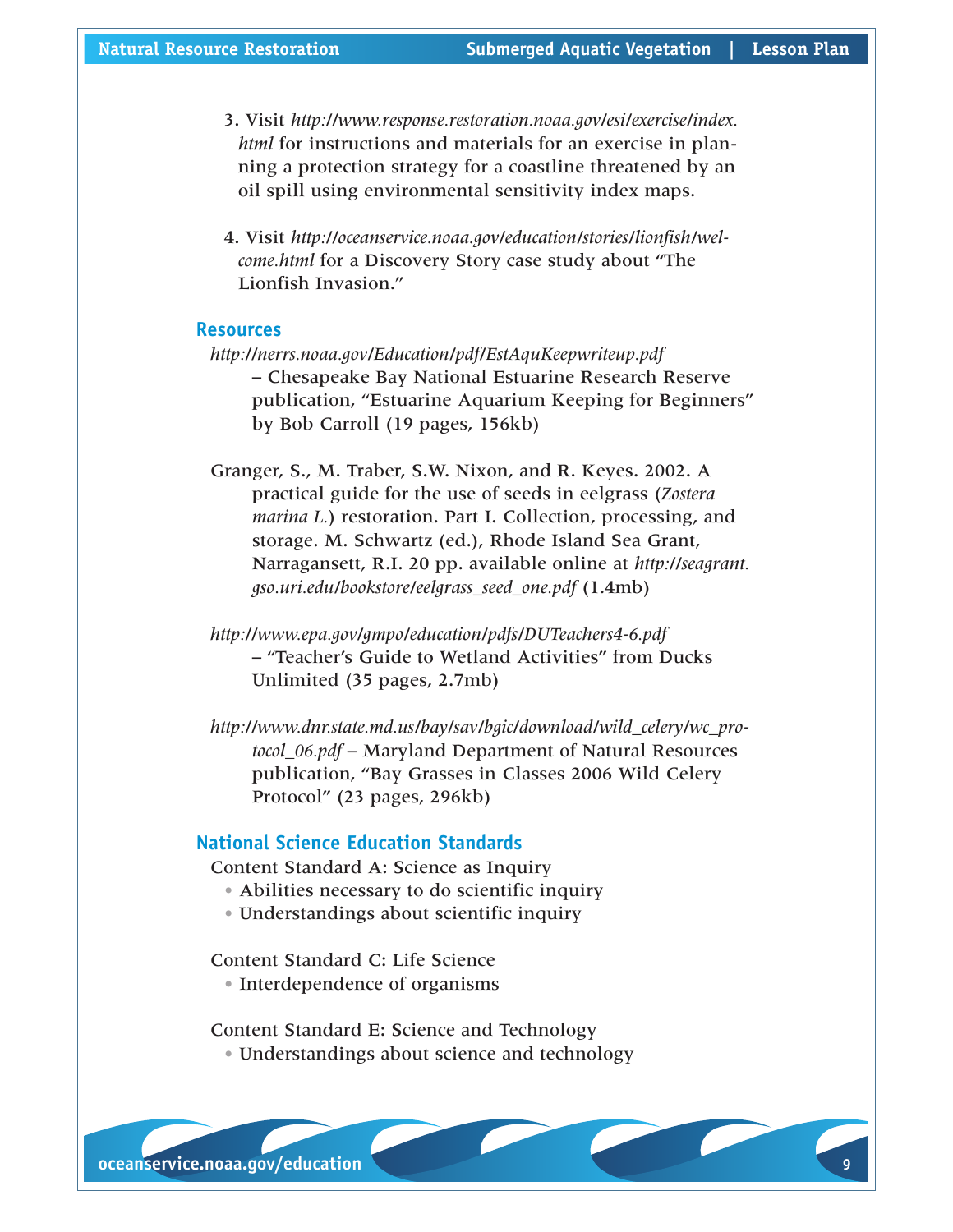Content Standard F: Science in Personal and Social **Perspectives** 

- Personal and community health
- Natural resources
- Environmental quality
- Natural and human-induced hazards
- Science and technology in local, national, and global challenges

## **Links to AAAS "Oceans Map" (aka benchmarks)**

5D/H1 – Ecosystems can be reasonably stable over hundreds or thousands of years. As any population of organisms grows, it is held in check by one or more environmental factors: depletion of food or nesting sites, increased loss to increased numbers of predators, or parasites. If a disaster such as flood or fire occurs, the damaged ecosystem is likely to recover in stages that eventually results in a system similar to the original one.

5D/H3 – Human beings are part of the Earth's ecosystems. Human activities can, deliberately or inadvertently, alter the equilibrium in ecosystems.

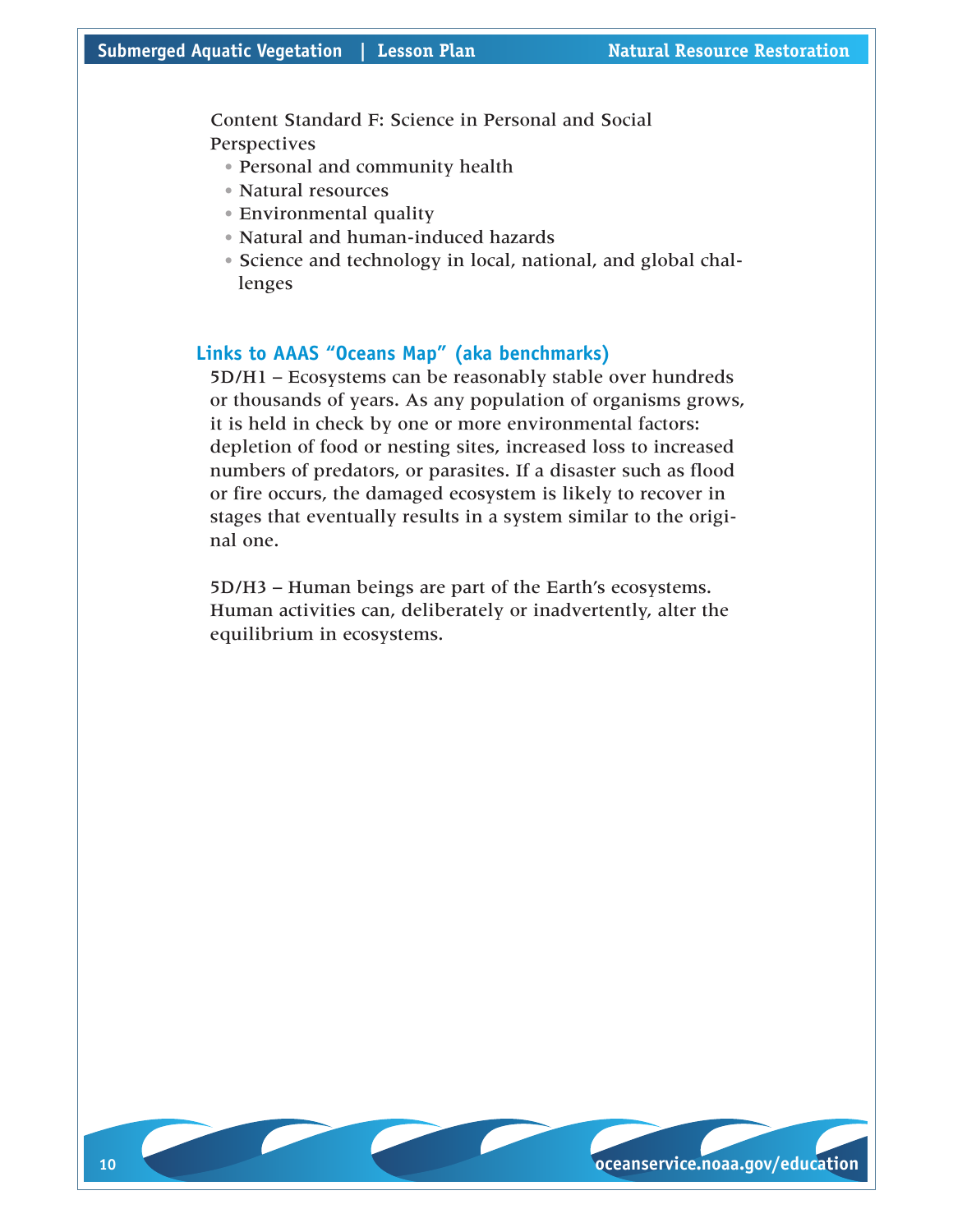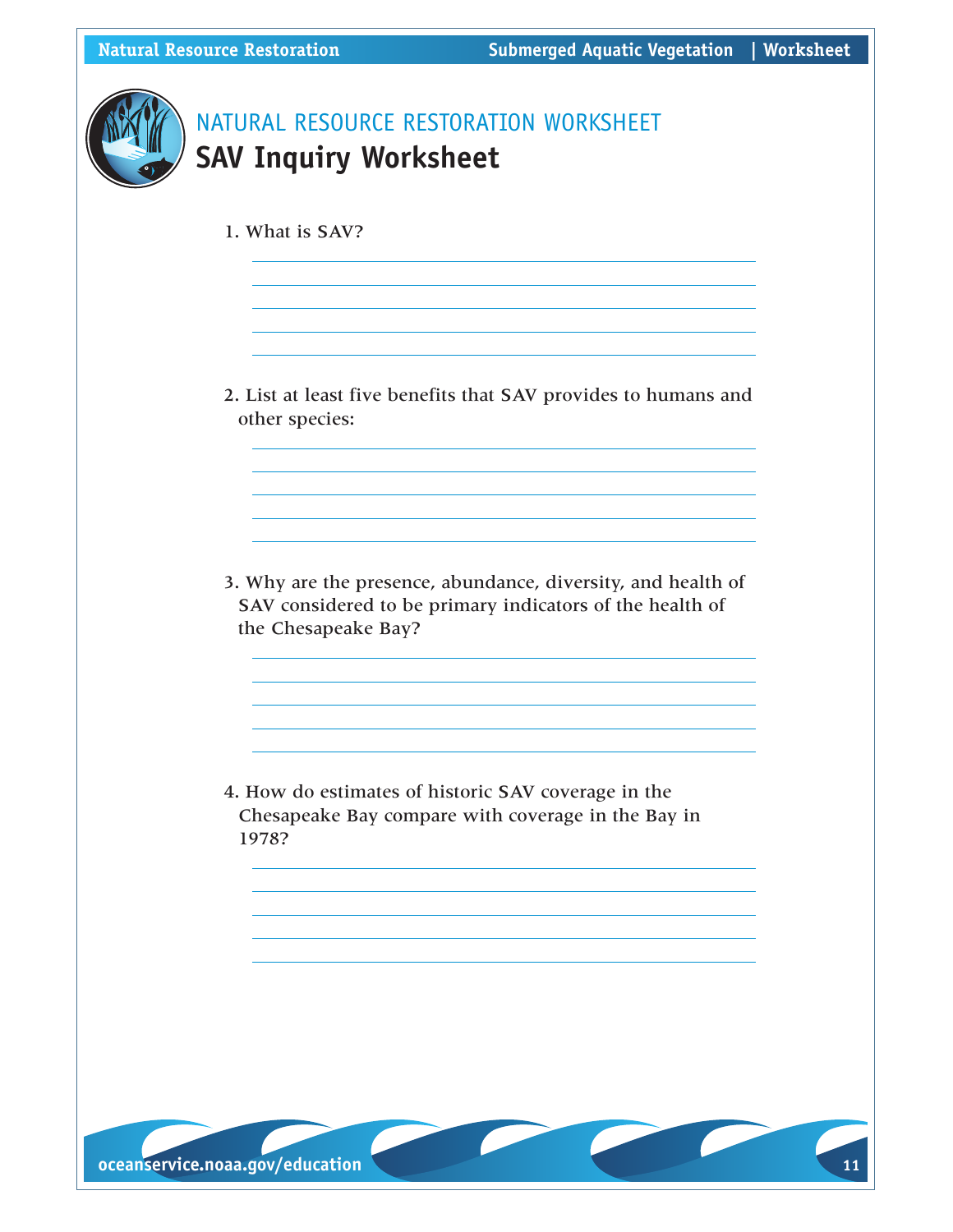|  |  | Submerged Aquatic Vegetation | Worksheet |
|--|--|------------------------------|-----------|
|--|--|------------------------------|-----------|

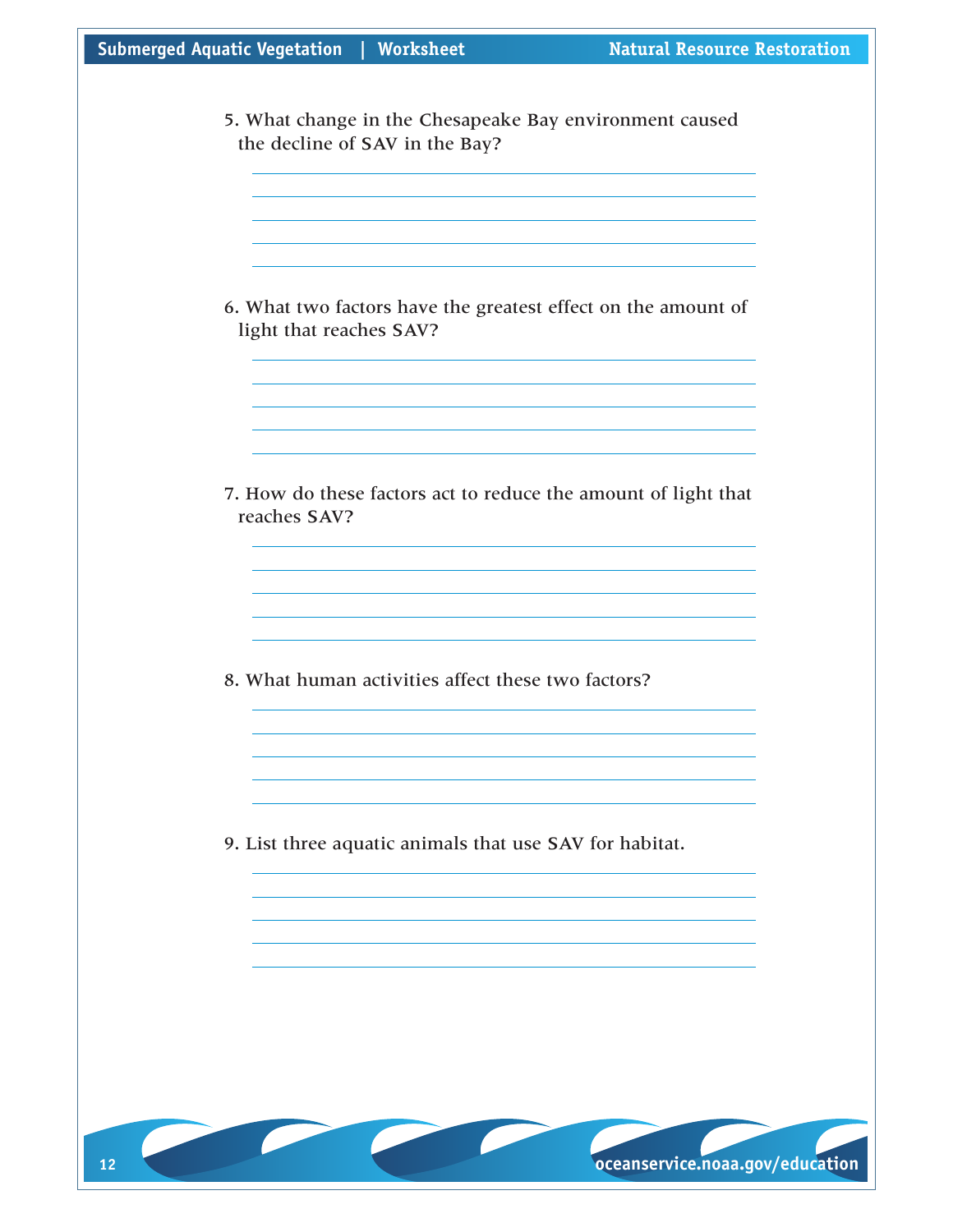10. What strategies are used to help restore SAV to the Chesapeake Bay?

11. How can individuals help protect and restore SAV?